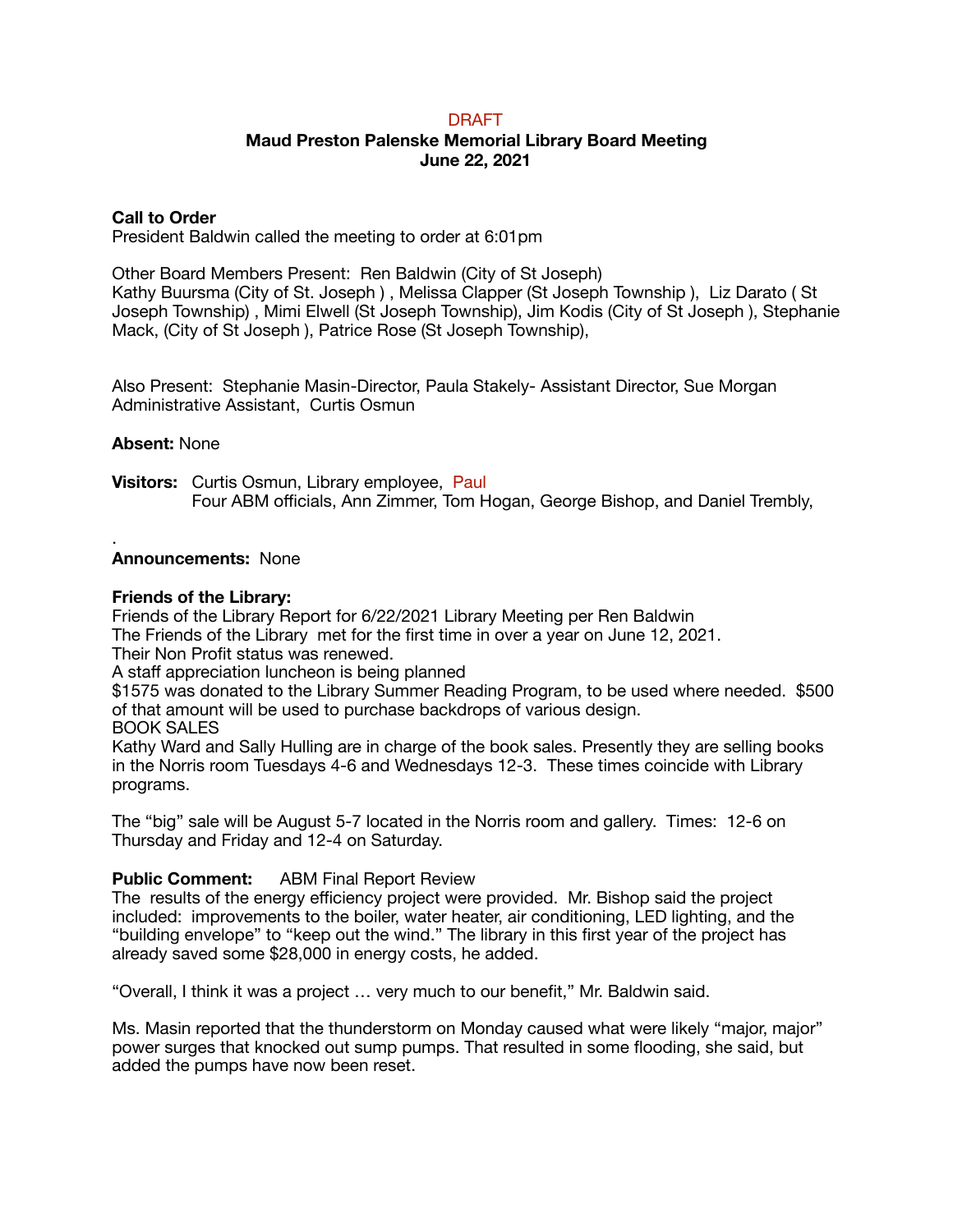### **Approval of Minutes:**

A motion was made by Mr. Kodis and supported by Ms. Darato to approve the Minutes from May 25, 2021.

Kathy Buursma Yes, Melissa Clapper Yes, Liz Darato Yes, Mimi Elwell Yes, Jim Kodis Yes, Patrice Rose Yes, Ren Baldwin Yes. The Board voted unanimously to approve the motion (Mr. Ast abstained as he was not present at the last meeting, Ms. Mack was not yet present to vote)

**Approval of the Bills:** Mr. Kodis reviewed the bills and made a motion to pay the May 2021 bills, in the amount of \$18,020.24 Supported by Ms. Elwell.

Rick Ast Yes, Ren Baldwin Yes. Kathy Buursma Yes, Melissa Clapper Yes, Liz Darato Yes, Mimi Elwell Yes, Jim Kodis Yes, Stephanie Mack Yes, Patrice Rose Yes, The Board voted unanimously to approve the motion..

**Approval of the Finance Report:** Mr. Kodis reviewed the financials and noted that Investment earnings were .9% for the year. Expenditures are at 88.54% and continue to track close to our Budget.

A motion was made by Mr. Kodis to receive the monies from the Huntington National Bank Escrow account, in the amount of \$5,573.32 , and apply the excess to the Library Capital Project Account. Supported by Ms. Elwell

A motion was made by Mr Kodis to increase the 930 Repair and Maintenance Fund by \$7,000.00 , for a year end adjustment to \$35,000.00. Supported by Mr. Ast.

Rick Ast Yes, Ren Baldwin Yes. Kathy Buursma Yes, Melissa Clapper Yes, Liz Darato Yes, Mimi Elwell Yes, Jim Kodis Yes, Stephanie Mack Yes, Patrice Rose Yes, The Board voted unanimously to approve the motion..

A Motion was made by Mr. Kodis to amend the budget to include Bank Investment Fees in the amount of \$7,320.65, to cover the O'Hanlon Handshaw contribution. Account 271-790.000-801.300 Supported by Ms. Darato.

Rick Ast Yes, Ren Baldwin Yes. Kathy Buursma Yes, Melissa Clapper Yes, Liz Darato Yes, Mimi Elwell Yes, Jim Kodis Yes, Stephanie Mack Yes, Patrice Rose Yes, The Board voted unanimously to approve the motion..

A motion was made by Mr, Kodis to adjust the budget for account 271-000.000-675.000 Contributions-Private, in the amount of \$836,803.04, and to amend the 271-000.000-666.200 Realized Gains account to \$201,857.27 and unrealized gains to -\$173,020.09. Supported by Ms. Elwell

Rick Ast Yes, Ren Baldwin Yes. Kathy Buursma Yes, Melissa Clapper Yes, Liz Darato Yes, Mimi Elwell Yes, Jim Kodis Yes, Stephanie Mack Yes, Patrice Rose Yes, The Board voted unanimously

A motion was made by Mr. Kodis to adjust the budget for account 271-000.000-666.000 investment income by \$1,692.85. Supported by Mr. Ast

The Board voted unanimously to approve the motion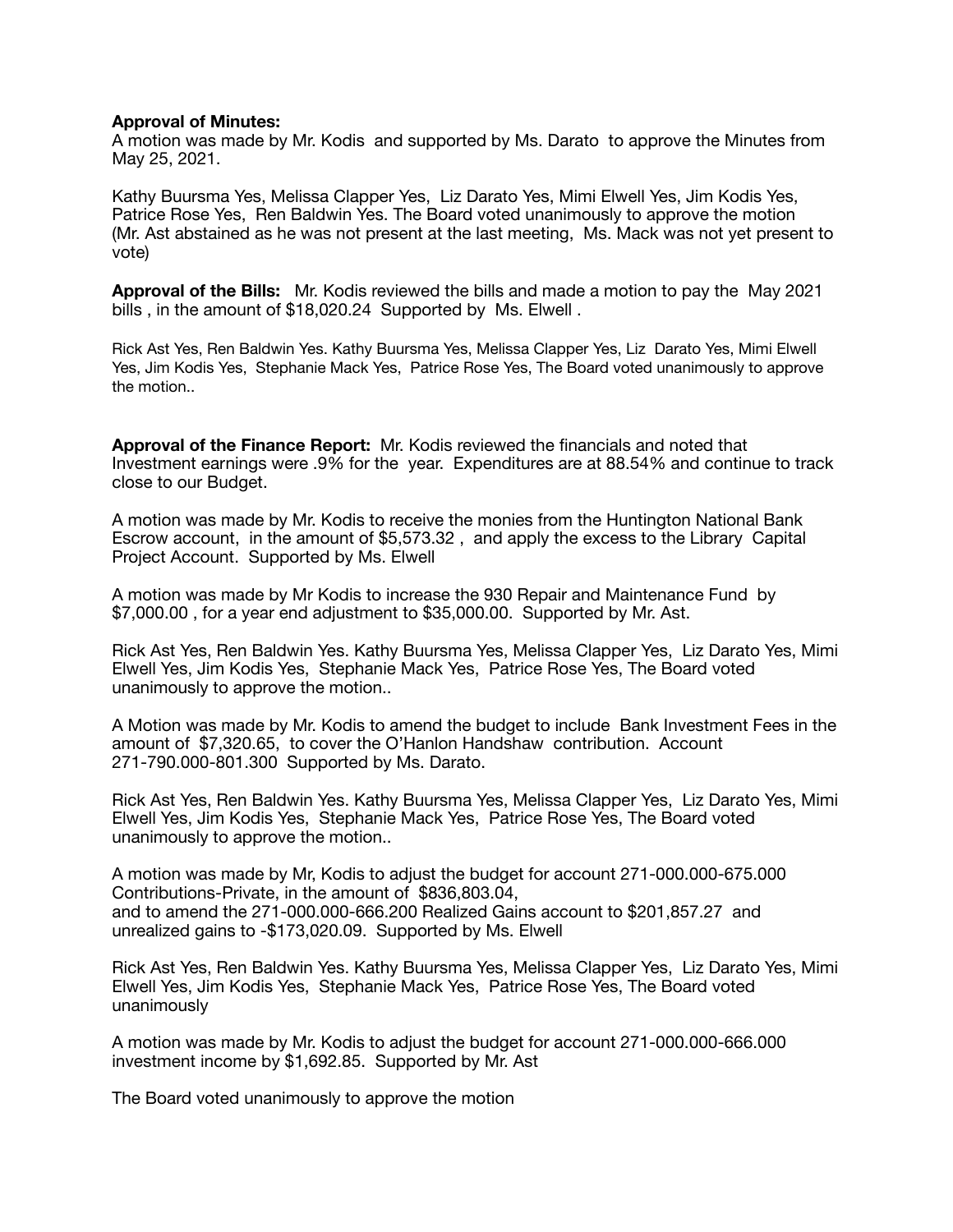# **Old Business:** None

### **New Business:**

**Accept Donations -** Dorothy Lininger Estate

Mr. Baldwin moved the Board needed to make a resolution to accept a donation from the Doris Lininger Estate in the amount of \$15,000.00, to be placed in the operating funds line item # 675 Contributions Private. The following resolution was presented:

The Library Board resolves to accept the donation form the Doris Lininger Estate, to be deposited in the Operating Funds Private Donation Funds and further resolve to follow through with Fidelity on the remaining \$4,534.00 to also be deposited in the Operating Private Donations Fund when received.

Mr. Kodis and Ms. Elwell supported acceptance of the resolution.

Rick Ast Yes, Ren Baldwin Yes. Kathy Buursma Yes, Melissa Clapper Yes, Liz Darato Yes, Mimi Elwell Yes, Jim Kodis Yes, Stephanie Mack Yes, Patrice Rose Yes, The Board voted unanimously to approve the motion.

## **Memory Tree - (Tri Colored Beech Tree for Garden**

Mr. Kodis move that we accept the donation of a Tri Colored Beach Tree from Brittany Webb, in memory of her sister and brother-in-law and their two children. This is with the understanding that the library will determine placement and be held harmless relative to circumstances surrounding the tree. Supported by Ms. Clapper.

Rick Ast Yes, Ren Baldwin Yes. Kathy Buursma Yes, Melissa Clapper Yes, Liz Darato Yes, Mimi Elwell Yes, Jim Kodis Yes, Stephanie Mack Yes, Patrice Rose Yes, The Board voted unanimously to accept the motion

#### **Change Hours of Operations and In-Person Board Meetings**

Mr. Ast moved that due to changes in Covid requirements and short staffing that the Library open earlier beginning Monday July 12, 2021 through - September 6, 2021. Hours of operation to be 10:00am-6:00pm M-F. Normal hours of operation to begin September 7, 2021. Supported by Mr. Kodis

Rick Ast Yes, Ren Baldwin Yes. Kathy Buursma Yes, Melissa Clapper Yes, Liz Darato Yes, Mimi Elwell Yes, Jim Kodis Yes, Stephanie Mack Yes, Patrice Rose Yes, The Board voted unanimously

#### **Directors Report:**

Ms. Masin discussed the Book Drop Art Contest being planned. The Board would like Ms. Masin to move forward with this project. She also noted the Library has had a very successful Summer Programming session with increasing numbers. She is very thankful for our very generous community sponsors. Additionally, the Symphony In The Garden concerts have been well attended.

#### **Presidents Comments:** None

**Board Comments:** None